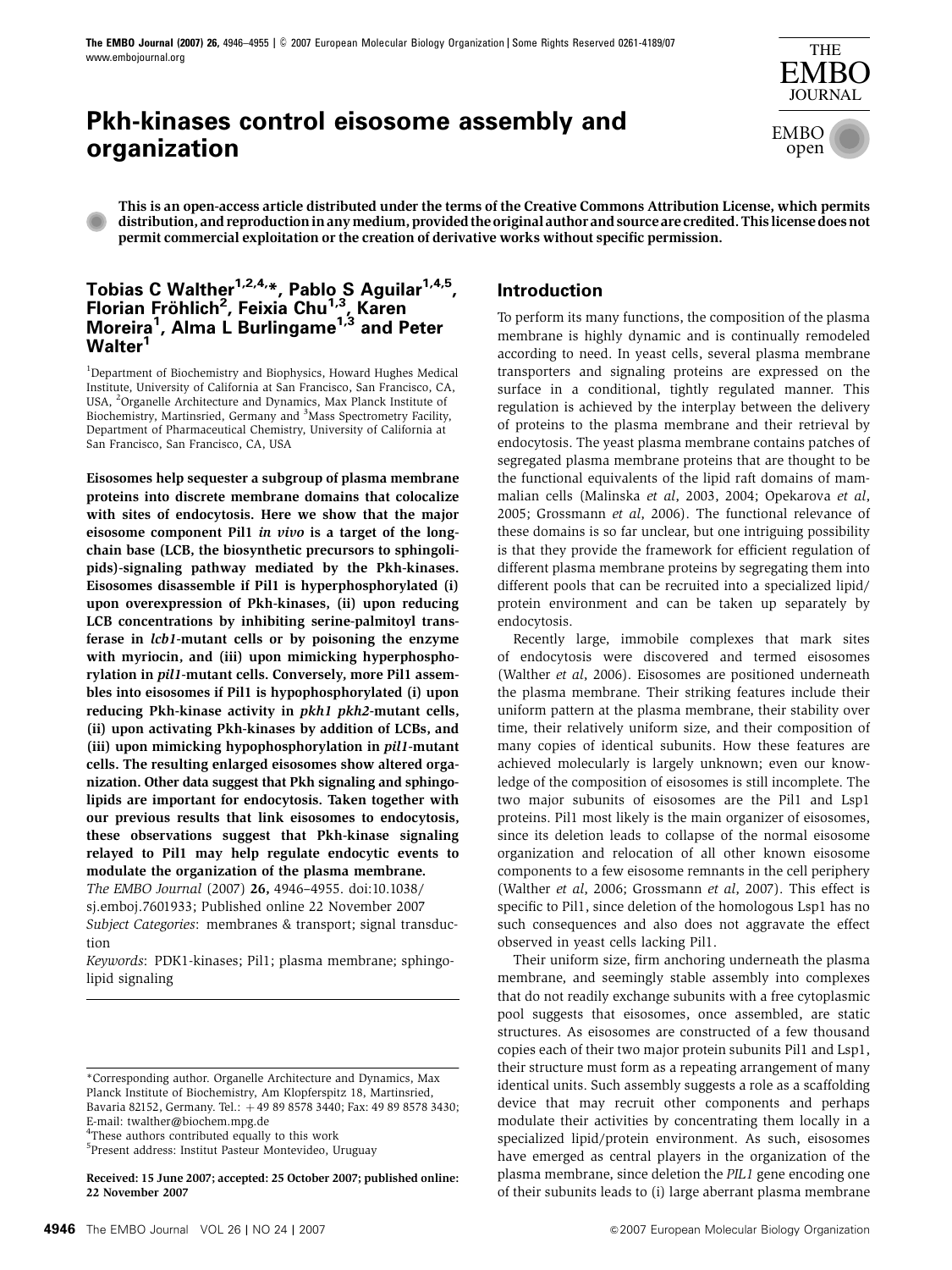<span id="page-1-0"></span>invaginations associated with eisosome remnants and (ii) loss of the normal domain distribution of several plasma membrane proteins and sterol lipids [\(Walther](#page-9-0) et al, 2006; [Grossmann](#page-9-0) et al, 2007). The distinct subcompartments in the plasma membrane that they organize comprise small, randomly distributed membrane patches that colocalize with eisosomes.

Tanner and co-workers recently termed the eisosomeorganized membrane domains MCCs for 'Membrane Compartments occupied by Can1' [\(Grossmann](#page-9-0) et al, 2007), because they contain the arginine/proton symporter Can1, among other  $H^+$ -gradient driven symporters and Sur7, a plasma membrane protein that is genetically linked to the endocytic machinery. As MCCs are enriched in sterols, they provide a unique lipid environment for the membrane proteins that are embedded in it. The domains are thought to be the equivalent of lipid-ordered domains in higher eukaryotes (Malinska et al[, 2003, 2004\)](#page-9-0). Deletion of Pil1 leads to a collapse of MCCs ([Grossmann](#page-9-0) et al, 2007), suggesting that eisosomes are essential to determine their size and organization in the plasma membrane. Disruption of the  $H^+$  gradient across the plasma membrane also leads to release of Can1 and other transport proteins from MCCs, indicating that their localization of some membrane proteins can be dynamically controlled. Since functional studies suggest that their activity can strongly depend on the lipid environment ([Lauwers and](#page-9-0) [Andre, 2006](#page-9-0)), their recruitment into MCCs may provide an on/off switch. By contrast, other MCC constituents, such as Sur7, remain firmly anchored when the  $H^+$  gradient is disrupted and hence may serve structural roles that help define the membrane domain. Pil1 emerges as the main organizer, because its deletion causes the remaining eisosome and the plasma membrane proteins recruited there to disperse or collapse.

Pil1 and Lsp1 were initially characterized as modifiers of Pkh signaling [\(Zhang](#page-9-0) et al, 2004). The central components of Pkh -signaling are two redundant kinases Pkh1 and Pkh2 that are functional homologues of the mammalian phosphoinositide-dependent kinase (PDK1) ([Casamayor](#page-9-0) et al, 1999). The salient features of this signaling pathway are conserved [\(Inagaki](#page-9-0) et al, 1999; Sun et al[, 2000](#page-9-0); [Roelants](#page-9-0) et al, 2002). Several laboratories have shown that Pkh-kinases are required for efficient endocytosis (Friant et al[, 2001; deHart](#page-9-0) et al[, 2002\)](#page-9-0). Endocytosis in yeast is mediated by actin patches [\(Engqvist-Goldstein and Drubin, 2003\)](#page-9-0) and the defect in endocytosis of cells deficient in Pkh signaling correlates well with a decrease in polarization of the actin cytoskeleton in these cells ([Daquinag](#page-9-0) et al, 2007; TC Walther, PS Aguilar, and P Walter, unpublished observation). Again, salient features of this signaling seem conserved, since the mammalian Pkh homologue PDK1 also regulates the actin cytoskeleton, for example during insulin signaling (Dong et al[, 2000\)](#page-9-0).

Even though the molecular events leading to activation of Pkh-kinases are still only poorly understood, we know that they are regulated by the long-chain bases (LCBs), phytosphingosine (PHS), and dihydrosphingosine (DHS) ([Friant](#page-9-0) et al[, 2001](#page-9-0)). Consistent with this finding, it was shown that LCBs modulate yeast endocytosis via Pkh-kinase regulation [\(Zanolari](#page-9-0) et al, 2000; [Friant](#page-9-0) et al, 2001; [deHart](#page-9-0) et al, 2002). At least part of this regulation might occur through eisosomes, since the major eisosome components Pil1 and Lsp1 are phosphorylated by Pkh-kinases in vitro [\(Zhang](#page-9-0) et al, 2004).

Several lines of evidence point to a functional connection between eisosomes and Pkh signaling: (i) genetic evidence suggest that the major eisosome components Pil1 and Lsp1 negatively regulate Pkh-kinases (Zhang et al[, 2004\)](#page-9-0); (ii) we and others biochemically found Pkh1 and Pkh2 associated with eisosomes (F Fröhlich, Ivan Mattic, Matthias Mann, and TC Walther, unpublished observation; Ho et al[, 2002; Krogan](#page-9-0) et al[, 2006\)](#page-9-0); (iii) cellular localization of Pkh1 is reminiscent of eisosomes ([Roelants](#page-9-0) et al, 2002); (iv) both eisosomes and Pkh-kinases have purported roles in endocytosis ([Friant](#page-9-0) et al,



Figure 1 Pkh1 and Pkh2 are recruited to eisosomes. (A) 3GFP-Pkh1 expressed from the GAL promoter in a yeast strain expressing Lsp1-Cherry was imaged. Top- and mid-plane optical sections are shown for the single channel and an overlay in false colors (top panels). For midsections, the normalized intensity of the signal was plotted along a raced line underlying the cell surface (bottom panel). (B) Analogous analysis of Pkh2 localization. Boxes highlight colocalization of Pkh1 or Pkh2 with an individual eisosome. (C) Pil1 is required for localization of Pkh1 and Pkh2 to the plasma membrane. 3GFP-Pkh1 or 3GFP-Pkh2 was expressed from the GAL promoter either in wild-type cells (wt) or  $pil1\Delta$  cells and imaged with a confocal microscope. Red boxes show area of the cell periphery that is shown in higher magnification below the corresponding image.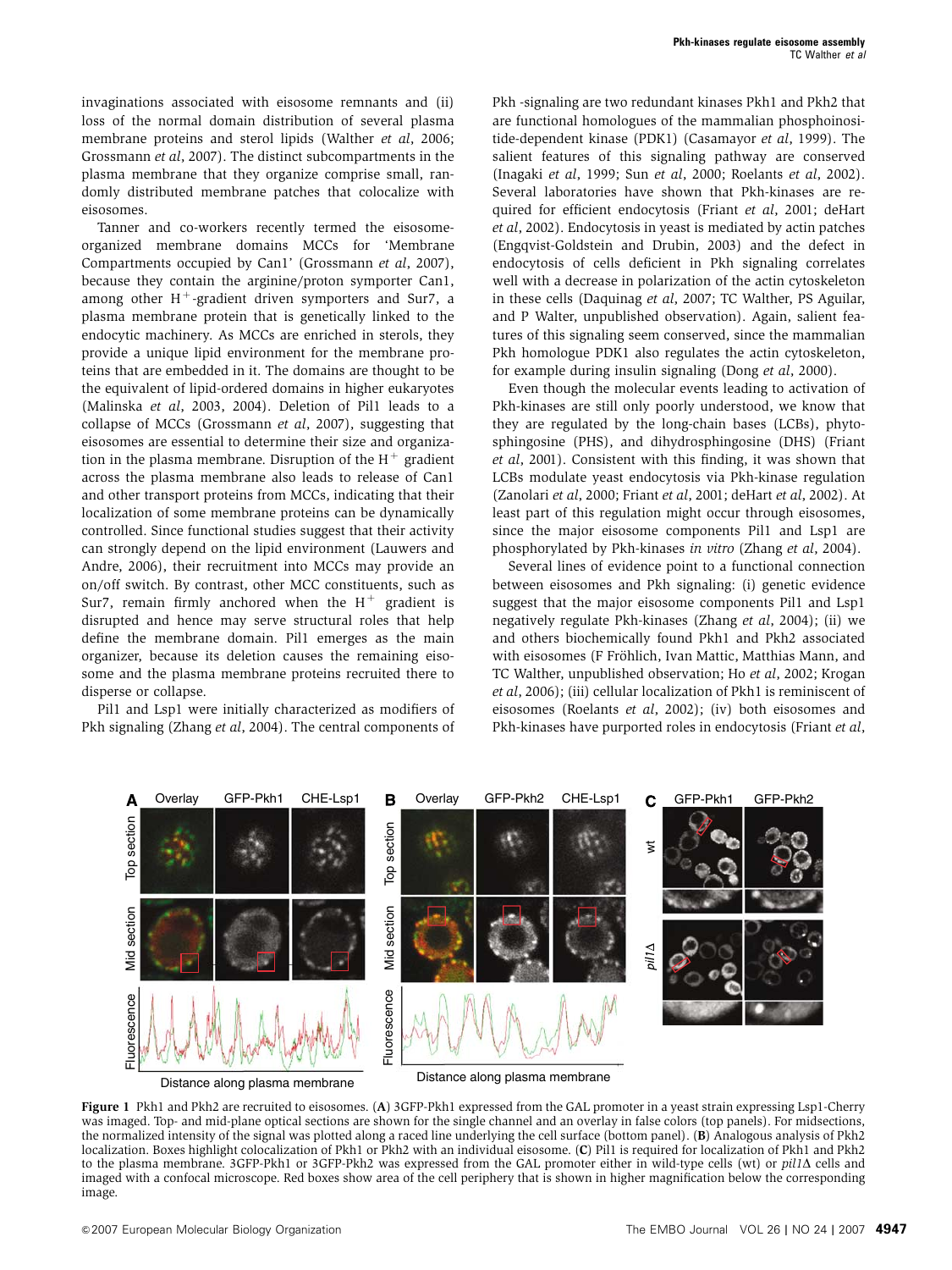[2001; deHart](#page-9-0) et al, 2002; [Walther](#page-9-0) et al, 2006), and (v) Pkh-kinases phosphorylate Pil1 and Lsp1 in vitro ([Zhang](#page-9-0) et al, [2004](#page-9-0)).

Here we investigated the effect of Pkh signaling on eisosomes and found that Pkh-kinases regulate aspects of eisosome assembly and organization. We suggest that this is part of a regulatory homeostasis mechanism that adjusts eisosome assembly in accordance to sphingolipid levels, perhaps providing negative feedback regulation to set eisosome abundance appropriately.

# **Results**

### **Pkh-kinases localize to eisosomes**

To further explore the connection of Pkh1 and Pkh2 with eisosomes, we first asked whether the Pkh-kinases associate with eisosomes in vivo. To this end, we expressed N-terminally GFP-tagged Pkh1 or Pkh2 in cells also expressing Cherrytagged Lsp1 from its genomic locus. We found that the levels of GFP-Pkh1 and GFP-Pkh2 expressed from the PKH1 and PKH2 promoters were too low to detect the fusion proteins. We therefore overexpressed each fusion protein from the inducible GAL promoter, analyzing the earliest time points after induction that allowed reliable detection. As shown in [Figure 1A](#page-1-0), we observed robust induction of GFP fluorescence at a 1-h time point after shift from raffinose to galactose medium. Both GFP-Pkh1 and GFP-PKH2 localized to both a cytoplasmic pool and a distinct punctate pattern underlying the plasma membrane. For both kinases, the punctual staining colocalized with eisosomes marked by Lsp1-Cherry [\(Figure 1A and B](#page-1-0)). To get a quantitative impression of the degree of colocalization, we measured the relative fluorescence along the plasma membrane and overlayed the intensity profiles for either Pkh-kinase with the signal from Lsp1. For most eisosomes, we observed corresponding peaks of Pkh fluorescence ([Figure 1A and B,](#page-1-0) lower panels).

To test whether eisosomes are required for the targeting of Pkh-kinases to the plasma membrane, we expressed GFP-Pkh1 and GFP-Pkh2 in wild-type and  $pil1\Delta$  cells, in which eisosomes are disrupted. Instead of being distributed evenly around the cell periphery, eisosome remnants cluster in  $pil1\Delta$ cells to one or a few spots along the cell periphery. Indeed,  $pi11\Delta$  cells also mislocalized Cherry-Pkh1 and Cherry-Pkh2 to the cytosol [\(Figure 1C](#page-1-0), top panels) and to a few spots along the cell periphery, presumably corresponding to eisosome remnants. These results suggest that both Pkh1 and Pkh2 are at least partially localized to eisosomes, and that Pkh1 but not Pkh2 requires Pil1 for this association.

### **Sphingolipid signaling controls eisosome assembly**

Pkh-kinases are regulated by LCBs, which are metabolic precursors of sphingolipids. LCBs may have roles as signaling molecules, transmitting information about cell stress and/or information about the lipid composition of the plasma membrane [\(Dickson](#page-9-0) et al, 1997). In vitro experiments have shown that Pil1 and Lsp1 can be phosphorylated by Pkh-kinases (Zhang et al[, 2004\)](#page-9-0), suggesting that eisosomes might be a target of the LCB-signaling pathway.

To test this hypothesis, we monitored the effects of altering sphingolipid synthesis on eisosome assembly and organization. To this end, we used a temperature-sensitive allele of LCB1 (lcb1-100), encoding serine-palmitoyl transferase,

which is the rate-limiting enzyme in LCB synthesis. In  $lcb1$ -100 cells expressing Pil1-GFP, we observed a strong defect of eisosome assembly already at the permissive temperature [\(Figure 2A](#page-3-0)): cytoplasmic Pil1-GFP fluorescence was markedly increased compared with wild-type control cells. The effect is most clearly seen on a fluorescence profile of a line drawn through the diameter of the cell such that it bisects eisosomes, if visible, on either end [\(Figure 2A](#page-3-0), lower panel). Accumulation of cytoplasmic Pil1-GFP was further aggravated after cells were shifted to the non-permissive temperature ([Figure 2B](#page-3-0)). Under both permissive and non-permissive conditions, the total cellular Pil1-GFP levels were increased by roughly threefold (as assessed by western blotting, data not shown), perhaps due to a compensatory mechanism induced by failure to assemble eisosomes. To inhibit the synthesis of LCBs more acutely than possible with mutant cells that must be grown for many generations before analysis, we assessed the effects of myriocin, an inhibitor of Lcb1 (Fujita et al[, 1994](#page-9-0)), on wild-type cells expressing Pil1-GFP. We imaged the cells 1h after addition of myriocin [\(Figure 2C\)](#page-3-0). Under these conditions the cellular Pil1 protein levels were unchanged (data not shown). The images show that cytoplasmic Pil1-GFP fluorescence increased and eisosome number at the cell periphery decreased. This experiment shows that LCB synthesis is required for maintenance of assembled eisosomes; due to the short time of myriocin treatment and the uniform phenotype observed, we can exclude that only newly formed eisosomes are affected by the drug.

Since inhibiting LCB synthesis affects eisosomes, we reasoned that, conversely, an increase in LCBs may also affect their assembly and organization. To test this possibility, we added exogenous LCBs to the medium. Indeed, addition of  $25 \mu$ M PHS for 1.5 h yielded eisosomes that are about twofold brighter in the fluorescence images ([Figure 2D](#page-3-0)). In addition to the increased fluorescence per eisosome, eisosomes appear elongated in the fluorescent images, perhaps indicative of two eisosomes becoming stacked next to one another.

Similar to the effects of myriocin, addition of aureobasidin, which blocks the synthesis of ceramide downstream of LCBs, led to comparable defects in eisosome assembly and organization. Thus taken together, these data show that both LCBs and ceramides regulate the assembly of eisosomes: increased LCB levels lead to more Pil1 assembled into eisosomes, whereas decreased LCB or ceramide levels lead to less Pil1 assembled.

### **Pil1 phosphorylation depends on Pkh-kinases**

Since Pkh-kinases can localize to eisosomes and Pil1 has been shown to be a Pkh substrate in vitro, we asked whether Pil1 is also phosphorylated in vivo by Pkh-kinases. Western blot analysis with an antibody specific to Pil1 showed that Pil1 migrates as a doublet on denaturing gels ([Figure 3A;](#page-4-0) Supplementary Figure S1). The slower-migrating form represents a phosphorylated Pil1, since it was sensitive to l-phosphatase treatment. Dephosphorylation of Pil1 was inhibited by a preincubation with phosphatase inhibitors [\(Figure 3A\)](#page-4-0).

We next asked whether Pil1 phosphorylation is dependent on Pkh-kinases. To this end, we examined the phosphorylation state of Pil1 in yeast cells bearing a temperature-sensitive allele of PKH1 and a deletion of PKH2 (Friant et al[, 2001](#page-9-0)).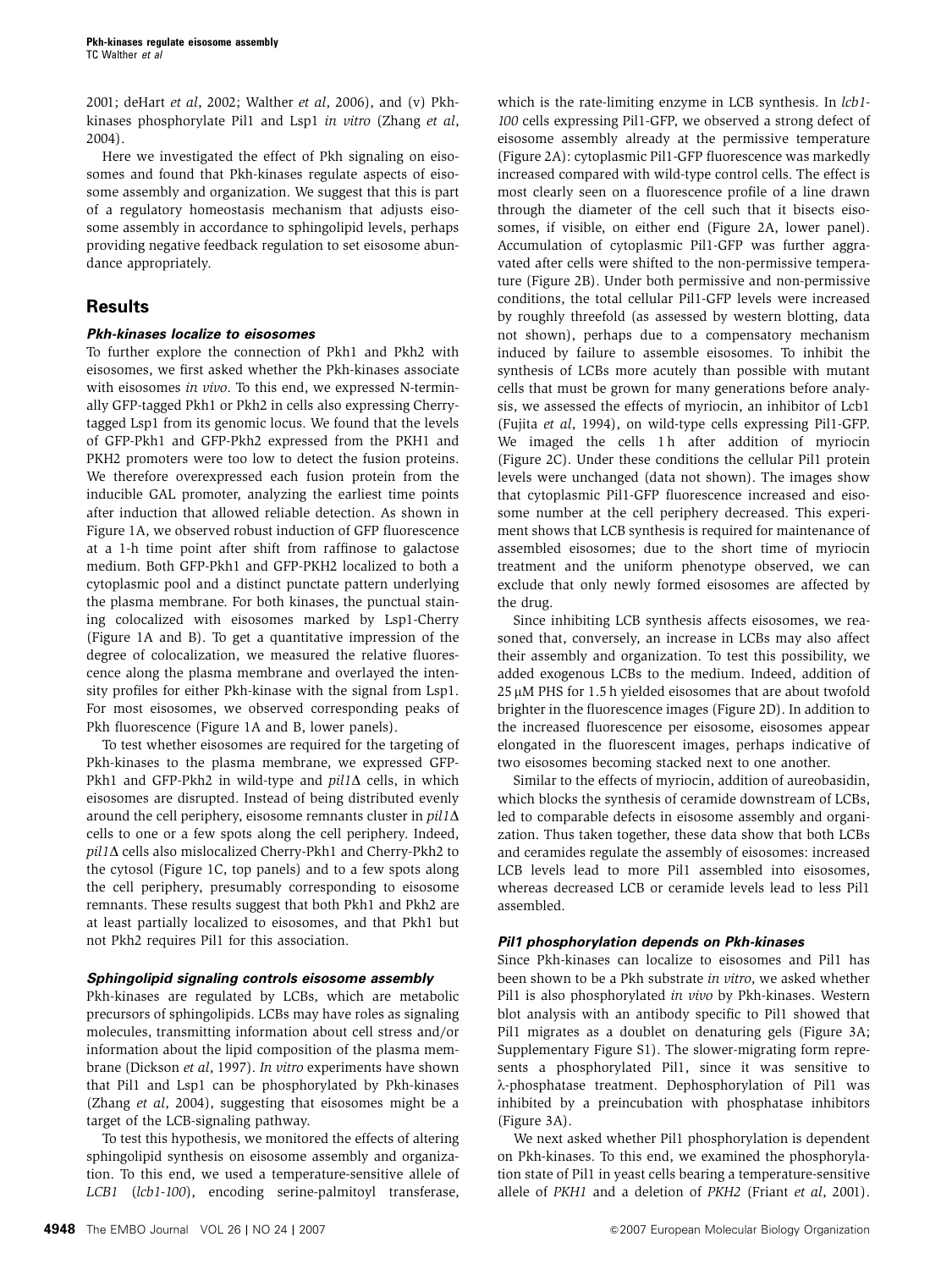<span id="page-3-0"></span>

Figure 2 Sphingolipid signaling affects eisosome organization. (A) LCB1 is required for normal eisosome assembly and organization. Pil1-GFP was expressed in either wt cells (left panel) or cells harboring a mutation in LCB1 (lcb1-100). Cells were grown at  $25^{\circ}$ C and imaged with a confocal microscope. Representative middle sections are shown. Blue and red lines indicate the axis used for deriving the intensity profile plot shown below the images. (B) Elevated temperature aggravates the  $lcb1$ -100 phenotype. Cells were grown for 1.5 h at 37°C and analyzed as in panel A. (C) Myriocin addition affects eisosome assembly and organization. Myriocin (5 mM) (right panel) or buffer was added to wt cells expressing Pil1-GFP and imaged by confocal microscopy after 1.5 h incubation at 30 $^{\circ}$ C. (D) PHS addition leads to increased eisosome assembly. C16 PHS (5 µM) or buffer was added to wt cells expressing Pil1-GFP, incubated for 1 h and imaged as in panel C. The relative size of eisosomes was measured on confocal images and averages are shown. Standard deviates from the mean are shown as error bars.

Western blot analysis Pil1 of these strains showed that the phosphorylation of Pil1 is almost completely abolished under both permissive and restrictive conditions [\(Figure 3B\)](#page-4-0). To further test the possibility that Pil1 is phosphorylated in a Pkh-kinase-dependent manner, we overexpressed Pkh1 and Pkh2 by placing each gene under control of the GAL promoter. At a 1.5-h time point after induction of either kinase, Pil1 phosphorylation was markedly increased ([Figure 3C\)](#page-4-0). Taken together our data establish Pil1 as a phosphoprotein that is a target of Pkh-kinase signaling in vivo.

To determine the sites of phosphorylation in Pil1, we partially purified Pil1 tagged with a tandem affinity purification tag or a myc-epitope and analyzed its phosphorylation by tandem mass spectrometry. This analysis revealed that Pil1 is phosphorylated at multiple sites. The MS/MS spectra of Pil1 showed phosphorylation of residues serines 16, 26, 45, 98, 163, 230, and 273, as well as of threonine 233 (a representative spectrum for this latter site is shown in [Figure 3D;](#page-4-0) for the serine modifications see Supplementary Figures S2–S9). In addition, we found phosphorylation on serine 6 and serine 299, but these phosphorylated peptides were not detected in every preparation analyzed (F Chu and AL Burlingame, unpublished observation; Changhui Deng and Andrew Krutchinsky, personal communication). A large-scale analysis of the yeast phospho-proteome detected yet another phosphorylation site on serine 59 (Lyris de Godoy and Matthias Mann, personal communication). As shown in Figure 2E, the many phosphorylation sites on Pil1 are distributed across the protein, leaving a central predicted coiledcoil domain (K165-A198) unphosphorylated.

To determine which site(s) are responsible for the shift in mobility observed in SDS–PAGE gels ([Figure 3A](#page-4-0)), we mutated all residues alone and in various combinations to alanine. Surprisingly mutation of up to six sites did alter Pil1's electrophoretic mobility. When we mutated S273 in addition, the full magnitude of the shift was abolished. Kinetic experiments dephosphorylating Pil1 in vitro by addition of phosphatases did not show intermediates in mobility (F Fröhlich and T Walther, unpublished observation), indicating that phosphorylation of serine 273 alone is responsible for the shift in mobility. As such, the gel shift assay does not report comprehensively on the phosphorylation status of Pil1.

### **Pkh signaling regulates eisosome assembly and organization**

To address whether Pkh-kinase phosphorylation of Pil1 mediates the effect seen on eisosome assembly and organization upon inhibition of LCB synthesis and exogenously added LCBs, we next monitored the consequences of either inactivating or hyperactivating Pkh-kinases. First, we expressed Pil1-GFP in  $pkh1^{ts}$  pkh2 $\Delta$  cells (Friant et al[, 2001](#page-9-0)). [Figure 4](#page-5-0)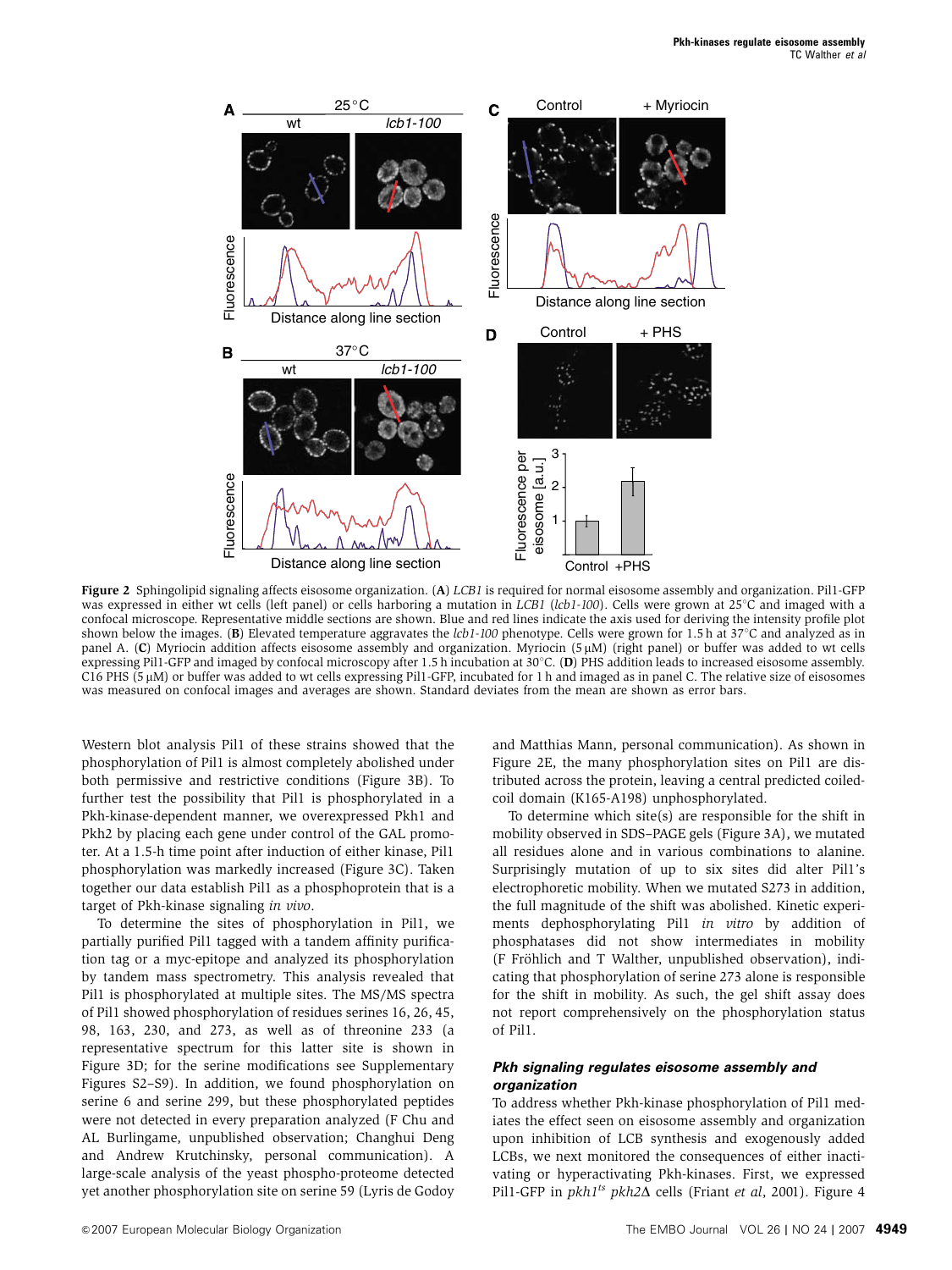<span id="page-4-0"></span>

Figure 3 Pil1 is phosphorylated in a Pkh1/2-dependent manner. (A) Pil1 is a phosphoprotein. Extracts of wt cells were either incubated with buffer (left lane), λ-phosphatase (middle lane), or λ-phosphatase after 5 min preincubation with a mixture of phosphatase inhibitors (right lane) for 30 min, and analyzed by western blot against Pil1. The lower panel shows the same blot reprobed with an antibody against 3-phosphoglycerate kinase 1 (Pgk1) used as loading control. (B) Phosphorylation of Pil1 depends on Pkh-kinases. Extracts from either  $\Delta pil1$ , wt, or pkh-ts cells grown at 25 $\degree$ C or shifted for 1.5 h to 37 $\degree$ C were analyzed as in panel A. (C) Overexpression of Pkh-kinases increases the levels of phosphorylated Pil1. Cells harboring PKH1 (pGAL-PKH1) or PKH2 (pGAL-PKH2) under the control of the GAL promoter were grown in raffinose-containing medium and shifted to galactose-containing medium for 1.5 h. Samples were analyzed as in panel A. (D) Ser273 is responsible for the shift in the mobility of phosphorylated Pil1 on SDS–PAGE gels. Extracts from cells either expressing wt Pil1-GFP or Pil1- GFP bearing a combination of seven amino acids mutated to alanine (S6, S45, S59, S230 T233, and S299, plus the residue indicated) were analyzed by western blot analysis. (E) A representative tandem MS spectrum is shown, in which threonine 233 of Pil1 is phosphorylated. Continuous sequence ions in the CID spectrum reveal the identity of the peptide,  $^{222}$ ALLELLDDSPVpTPGETRPAYDGYEASK<sup>248</sup>, and ions containing phosphate moiety (colored in red) indicate conclusively that Thr233 is phosphorylated. MS data for the remaining phosphorylation sites on Pil1 are provided in Supplementary Figures S2–S9. (F) Map of the identified phosphorylation sites on Pil1. A predicted central coiledcoil region is indicated in red.

shows that even at the permissive temperature  $pkh1^{ts}pkh2\Delta$ cells display increased fluorescence intensity at the cell membrane and an abnormal eisosome organization. As best seen in the optical top sections, Pil1-GFP is found in elongated filamentous structures that coalesce into a reticular pattern, rather than in discrete, uniform punctate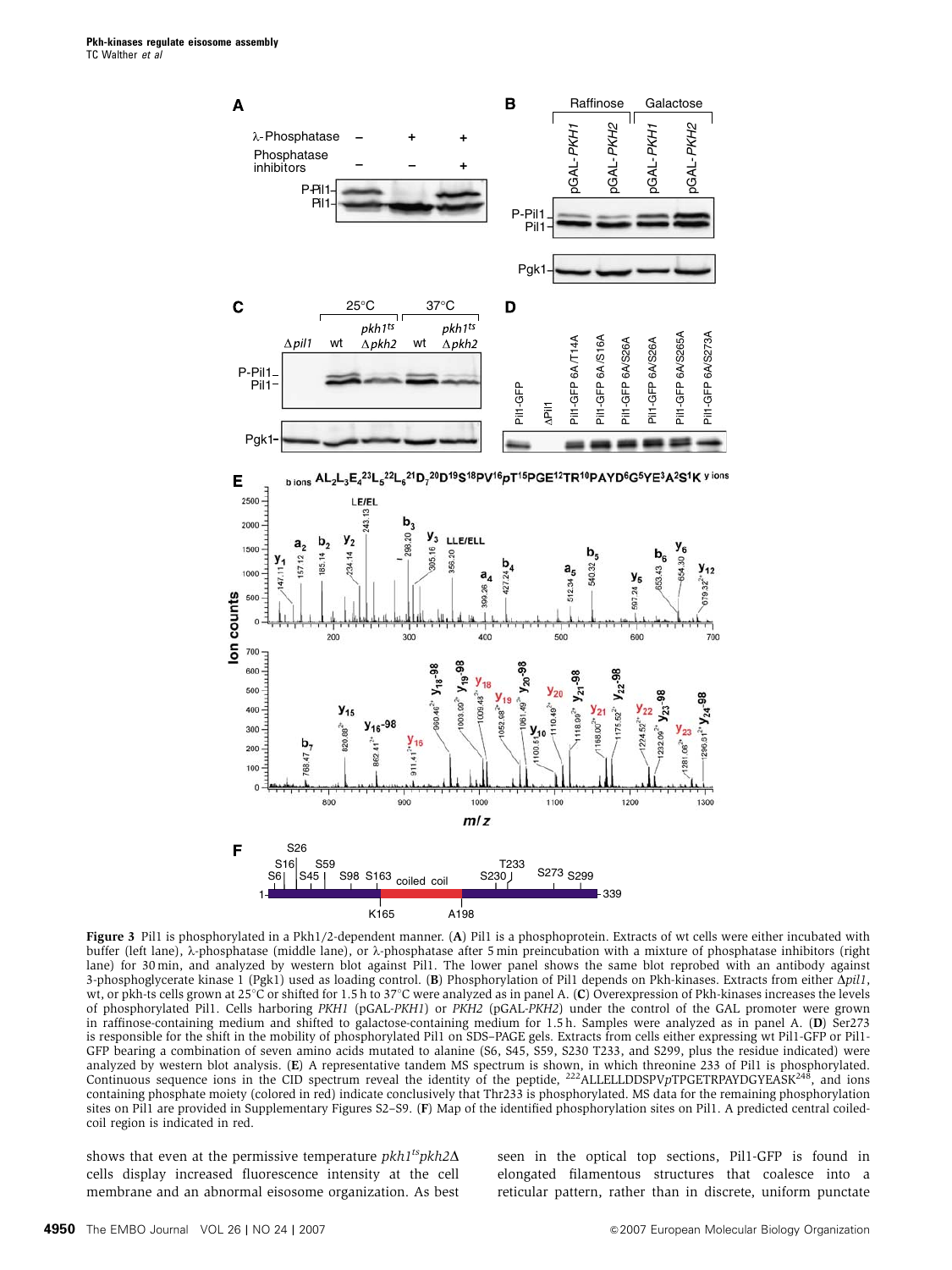<span id="page-5-0"></span>

Figure 4 Inactivation of Pkh-kinases leads to increased Pil1 assembly. (A) Pil1-GFP was expressed either in control wt cells or cells with a deletion in PKH2 and a temperature-sensitive allele of pkh1 (pkh1<sup>ts</sup> pkh2 $\Delta$ ). Cells were grown at 24°C and imaged by confocal microscopy. Representative optical midsections (left panels) or top sections (right panels) are shown. (B) Cells described in panel A were shifted to  $37^{\circ}$ C for 1.5 h and analyzed as described in panel A.

characteristic of eisosomes in wild-type cells. This effect was further enhanced by shifting the cells to the restrictive temperature for 1 h, and was more prominent in larger mother cells (Figure 4B, lower panels; compare signal at red arrows). By contrast, eisosomes remained well defined and of uniform size in wild-type cells shifted to the elevated temperature (compare Figure 4A and B, top panels).

Second, we overexpressed Pkh1 and Pkh2 from the GAL promoter and monitored the localization of Pil1-GFP. The Pil1-GFP signal at the cell periphery rapidly decreased upon expression of either kinase. At a 1.5-h time point after induction only a few bright spots remained [\(Figure 5A and](#page-6-0) [B](#page-6-0), middle panels). This effect was specific to the enzymatic activity of Pkh-kinases, since overexpression of a kinase-dead mutant form of Pkh1, Pkh1(K154R) had no effect on eisosome assembly or organization ([Figure 5B\)](#page-6-0). The decrease of fluorescence signal from eisosomes at the cell periphery is most evident by comparing line plots through the diameter of the cell ([Figure 5A and C](#page-6-0), graphs). Since this reaction occurred relatively rapid and happened in all cells expressing the kinase, we conclude that this decrease of Pil1-GFP signal in the cell periphery must result from disassembly of existing eisosomes. Some cells continued to show normal eisosome organization, presumably due to loss of the overexpression plasmid.

By contrast to eisosomes in wild-type cells, which are immobile, we frequently observed smaller Pil1-GFP foci that are detached from the plasma membrane in cells overexpressing either one of the Pkh-kinases. These structures were mobile within the cytoplasm, as apparent by time-lapse confocal microscopy ([Figure 5D](#page-6-0)). We never observed mobile cytoplasmic Pil1-GFP foci in wild-type cells.

### **Pil1 phosphorylation can modulate its assembly into eisosomes**

Taken together, the results presented so far show that (i) Pkhkinases can localize to eisosomes, (ii) Pil1 phosphorylation is at least partially dependent on Pkh-kinases, and (iii) modulating Pkh-kinase activity leads to defects in eisosome assembly. To test whether the effect of Pkh-kinase activity on eisosome assembly and organization is directly due to

phosphorylation of Pil1 rather than to an indirect effect, we next mutated the mapped phosphorylation sites to either alanine, which cannot be phosphorylated, or to negatively charged aspartate, which mimics phosphorylated serine or threonine. We introduced the mutated variants in the context of the PIL1-GFP fusion gene into yeast strains as the sole copy of PIL1. When analyzed by confocal fluorescence microscopy, none of the single mutant Pil1 variants showed a significant effect on eisosome assembly or organization (data not shown), including serine 273, the single residue responsible for the mobility shift on SDS–PAGE gels. Likewise, deletion of the whole C-terminus up to residue 266 had no effect on eisosome assembly or organization (TC Walther, PS Aguilar, and P Walter, unpublished data). We therefore mutated combinations of residues. [Figure 6](#page-7-0) shows the results of two quadruple mutants in which serines 45, 59, and 230, and threonine 233 were changed to alanine ([Figure 6A](#page-7-0)) or aspartate [\(Figure 6B](#page-7-0)). In pil1(S45A,S59A,S230A,T233A)—or pil(4A) for short—cells, we found a strong increase in the fluorescence of eisosomes compared with wild-type controls and a structural defect qualitatively similar to but not quite as strong as the phenotype of the temperature-sensitive Pkhkinase mutant cells [\(Figure 6A,](#page-7-0) lower panel). Conversely, in pil1(S45D,S59D,S230D,T233D)—or pil(4D) for short—cells, we observed mainly cytoplasmic Pil1-GFP with only a few bright spots remaining [\(Figure 6B,](#page-7-0) lower panel). This phenotype is reminiscent of that observed in cells overexpressing either of the Pkh-kinases (compare to [Figure 5\)](#page-6-0) and indicates that phosphorylation of these four residues is sufficient to exert this effect. The effect of this mutation on eisosome organization and assembly is not further aggravated by mutation of the Pkh-kinases [\(Figure 6C\)](#page-7-0). To test whether these residues are also required for the Pkh-kinase effect on eisosomes, we expressed pil1(4A) in cells overexpressing Pkh1 or Pkh2. We found that Pil1(4A) is much more resistant to the disassembly and clustering observed for wild-type Pil1 under these conditions [\(Figure 6D\)](#page-7-0).

Together, these data suggest that phosphorylation of Pil1 by Pkh-kinases shifts the assembly equilibrium of Pil1 between a free, phosphorylated form and an eisosomeassembled, dephosphorylated form.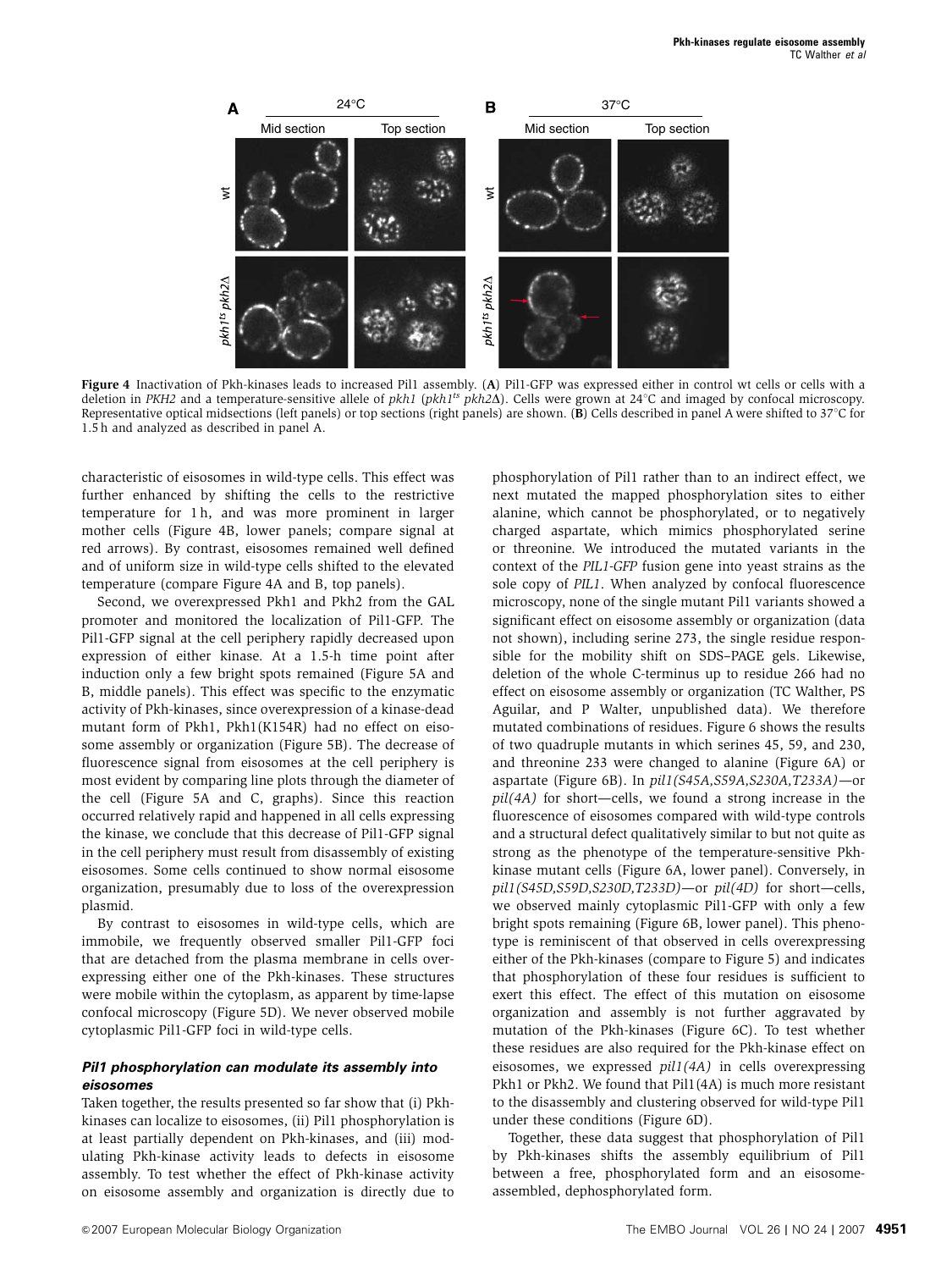<span id="page-6-0"></span>

Figure 5 Overexpression of PKH-kinases leads to disassembly of eisosomes. (A) Pkh1 overexpression leads to eisosome disassembly, wt cells expressing Pil1-GFP and harboring PKH1 under the control of the GAL promoter were grown in non-inducing raffinose-containing medium and shifted 1.5 h to galactose. Cells from both conditions were analyzed by confocal microscopy and representative midsections (left panels) or top sections (right panels) are shown. The red and blue lines indicate the axis that was used to derive the intensity profile shown in the lower panel for the wt and Pkh1-expressing cells, respectively. (B) The effect of Pkh1 overexpression on eisosomes is dependent on the catalytic activity of the protein. Pkh1 was mutated in the catalytic lysine 154 and overexpressed as in panel A. Representative confocal midsections are shown. (C) Pkh2 overexpression leads to eisosome disassembly. An analogous experiment was performed with cells expressing Pkh2. (D) Pkh overexpression leads to mobilization of eisosomes. The experiment was performed as described in panel B and short time-lapse movies were recorded. The left panel shows an overview of the imaged cell and on the right a subset of the recorded frames is shown. The asterisks indicate a mobile cluster of Pil1. To follow movement of the Pil1 clusters, we tracked individual clusters over time (left bottom panel). A track of a mobile Pil1 cluster representing a 40 s movie is shown in red, and eisosomes that remained stable are shown in two blue tracks.

# **Discussion**

Eisosomes help sequester a subgroup of plasma membrane proteins into discrete membrane domains that colocalize with sites of endocytosis ([Walther](#page-9-0) et al, 2006; [Grossmann](#page-9-0) et al, [2007\)](#page-9-0). Here we show that the major eisosome component Pil1 in vivo is a target of the LCB-signaling pathway mediated by the Pkh-kinases. We found that Pkh-kinases can localize with eisosomes, consistent with other observations that suggest physically association based on high-throughput interaction screens and pull-down studies (Ho et al[, 2002;](#page-9-0) [Krogan](#page-9-0) et al, 2006). Moreover, it was shown previously that Pkh-kinases can phosphorylate Pil1 in vitro ([Zhang](#page-9-0) et al, [2004](#page-9-0)). We find that phosphorylation is a critical regulator of Pil1 assembly into eisosomes and affects their organization. Eisosomes disassemble if Pil1 is hyperphosphorylated (i) upon overexpression of Pkh-kinases, (ii) upon reducing LCB concentrations by inhibiting serine-palmitoyl transferase in lcb1-mutant cells or by poisoning the enzyme with

myriocin, and (iii) upon mimicking hyperphosphorylation in pil1(4D)-mutant cells. Conversely, more Pil1 assembles into eisosomes if Pil1 is hypophosphorylated (i) upon reducing Pkh-kinase activity in pkh1 pkh2-mutant cells, (ii) upon modulation of Pkh-kinases activity by addition of LCBs, and (iii) upon mimicking hypophosphorylation in pil1(4A) mutant cells.

The resulting enlarged eisosomes show altered organization. Other data suggest that Pkh signaling and sphingolipids are important for endocytosis [\(Zanolari](#page-9-0) et al, 2000). Taken together with our previous results that link eisosomes to endocytosis ([Walther](#page-9-0) et al, 2006), these observations suggest that Pkh-kinase signaling relayed to Pil1 may help regulate endocytic events.

At a first glance, the view of eisosomes as stable, uniformly sized entities is at odds with the assembly-disassembly of Pil1 upon phosphorylation reported here, as we show that the assembly and organizational properties of eisosomes are subject to modulation by phosphorylation. There are multiple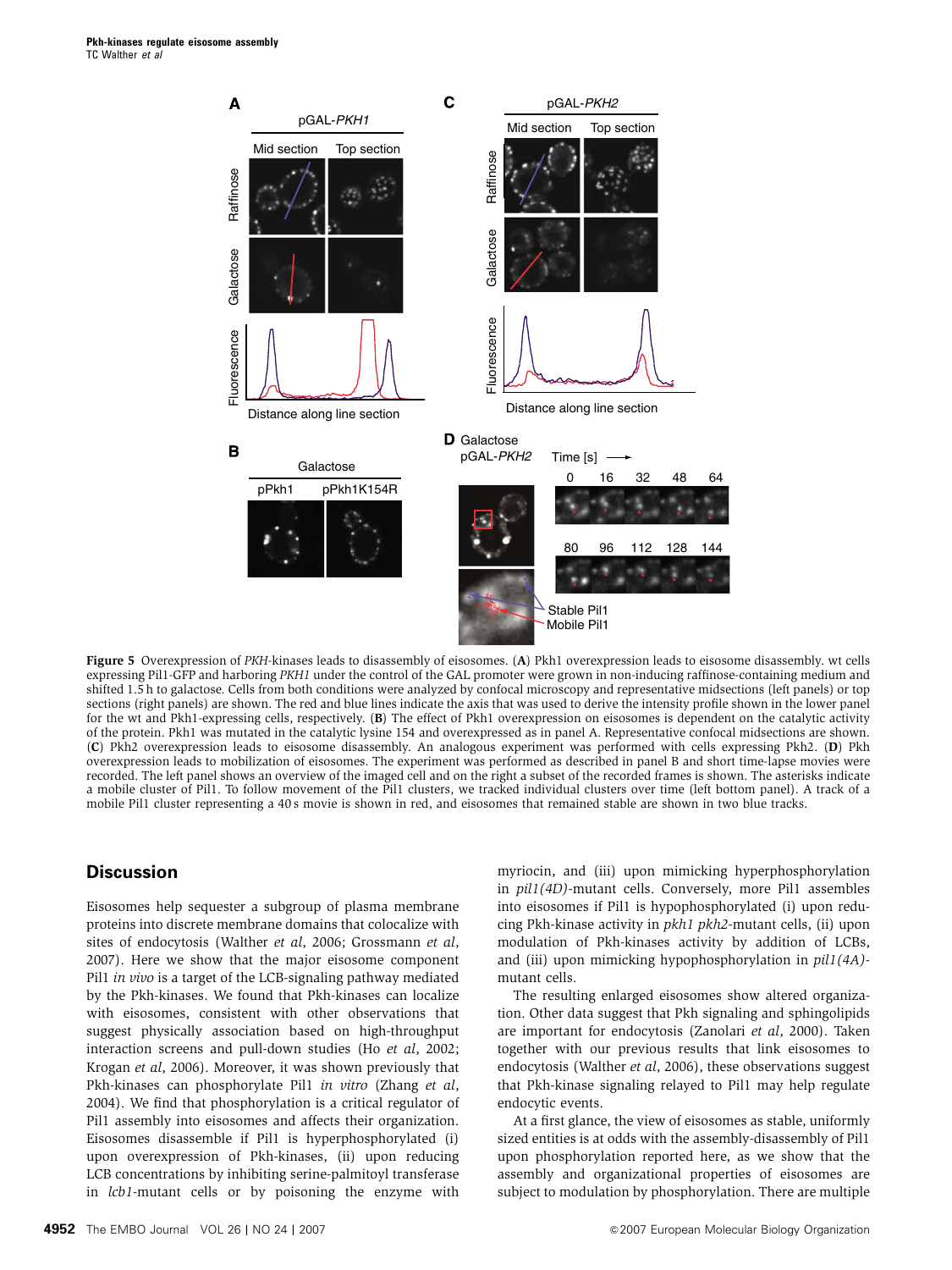<span id="page-7-0"></span>

Figure 6 Phosphorylation of Pil1 regulates eisosome assembly. (A) Non-phosphorylatable Pil1 increases eisosome size. Pil1-GFP with serines 45, 59, 230, and threonine 233 mutated to alanine (pil1(4A)) was expressed as the only Pil1 and analyzed by confocal microscopy. Representative middle (left panels) and top sections (right panels) are shown. (B) Phospho-mimicking Pil1 mutants fail to assemble into eisosomes. Pil1 with the same residues indicated in panel A mutated to aspartate were analyzed as in panel A. (C) The  $pil1(4D)$  phenotype is dominant over the inactivation of Pkh-kinases. pil1(4D) was expressed in cells bearing a deletion in PKH2 and a temperature-sensitive allele of pkh1 (pkh1<sup>ts</sup>pkh2 $\Delta$ ) grown at either 30°C (left panel) or 37°C (right panel). Representative confocal midsections are shown. (D) pil1(4A) is resistant to the effect of Pkh1 overexpression. wt Pil1-GFP (upper panels) and mutant Pil1(4A)-GFP (lower panels) were expressed in a cell with elevated Pkh1 levels expressed for 1.5 h form the GAL promoter in galactose-containing medium (see [Figure 5A\)](#page-6-0).

possible resolutions to this paradox. First, newly made Pil1 may be phosphorylated and its dephosphorylation may accompany its assembly into eisosomes as part of their biosynthesis pathway. Our result that turning on Pkh-kinases dissembles pre-existing eisosomes argues against the notion that this is the exclusive role of the modification, although it does not rule it out conclusively. Second, an assembly/ disassembly cycle of eisosomes may play role in their functional properties, yet be locally restricted so that under normal growth conditions only a few eisosomes in the cell are affected at any one time. This view would be consistent with our observation that endocytic events are restricted to a few active eisosomes at a time. Fluorescent photobleaching and recovery experiments may have missed the potentially dynamic behavior of only a few eisosomes. Third, the studies presented here may represent extreme end points of phosphorylation and dephosphorylation that do not truly reflect physiological conditions. The alternate actions of Pkh-kinases and cognate phosphatases under physiological conditions may only affect a subset of the total spectrum of potential phosphorylation sites on any particular Pil1 molecule, which could lead to local structural rearrangements within an eisosome without disrupting the complex as we observed upon extensive hyperphosphorylation. These

possibilities are not mutually exclusive, and the currently available information does not allow us to distinguish between them.

A second paradox results from comparison of our results with previous data that showed an induction of Pkh activity by LCBs ([Zanolari](#page-9-0) et al, 2000; Friant et al[, 2001;](#page-9-0) Liu [et al](#page-9-0), [2005](#page-9-0)). A possible resolution comes from the observation that LCBs induce the phosphorylation of certain targets (such as Lsp1), whereas the activity toward Pil1 is decreased [\(Zhang](#page-9-0) et al[, 2004\)](#page-9-0). These data are in good agreement with our results suggesting that inhibition of sphingolipid synthesis results in increased activity of Pkh-kinases toward Pil1 and hyperphosphorylation of the protein.

Third, it is currently unknown why we observe one or a few large clusters of Pil1 under conditions were most eisosomes disassemble. One possibility is that the normal distribution of eisosomes breaks down under these conditions, leading to a clustering of molecules that would normally be part of eisosomes, such as Lsp1. This would then provide an abnormally high concentration of binding sites for Pil1 at these sites, which would in turn recruit some of the solubilized Pil1.

Our data suggest that the relative concentrations of LCBs and/or sphingolipids and ceramides are sensed via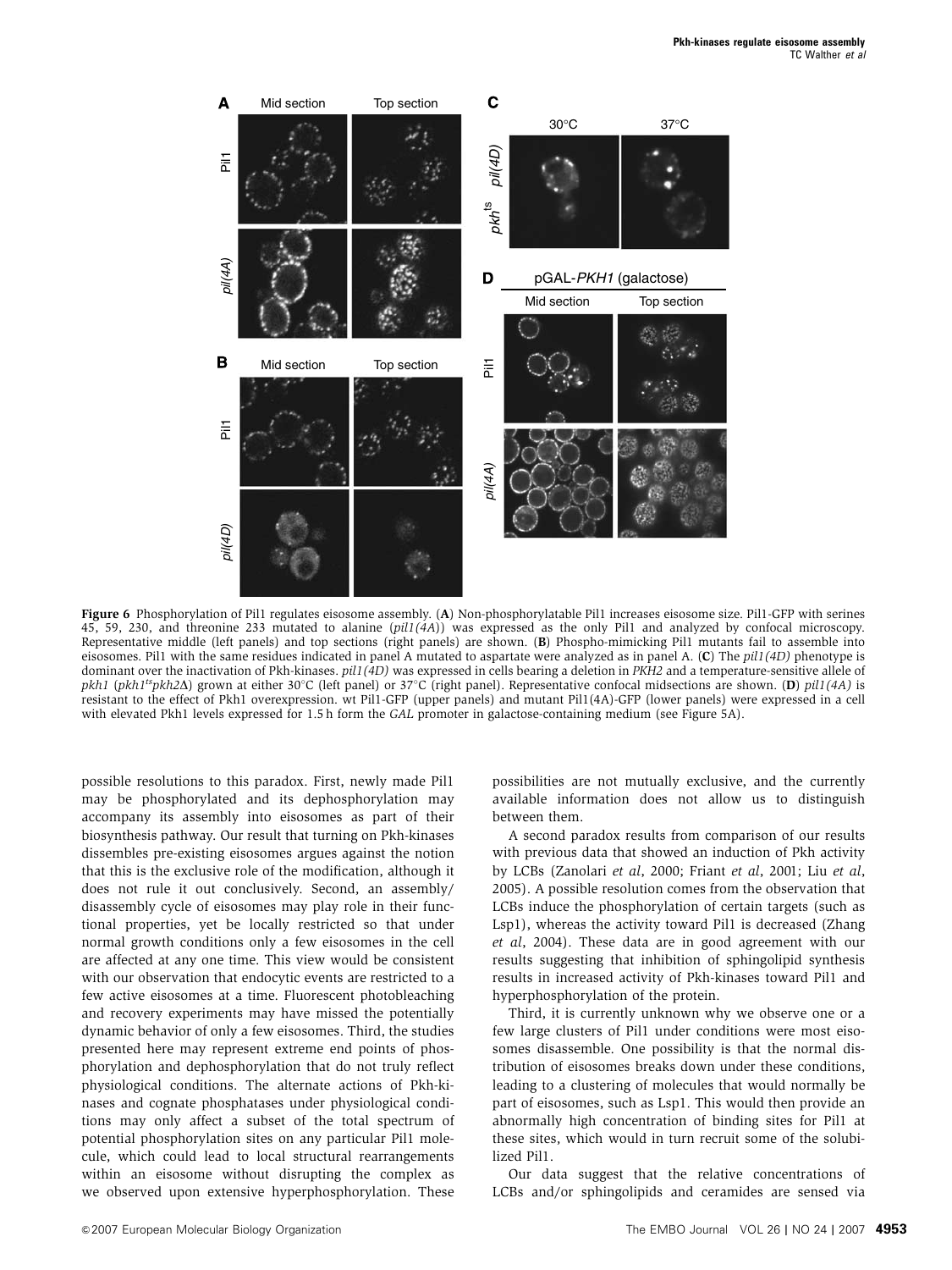Pkh-kinases and transduced to Pil1 to regulate aspects of eisosome assembly and/or function. It is currently unknown how this sensing occurs at a molecular level. Since both inhibition of LCB and cermides synthesis have a similar effect on eisosomes, one possibility is that Pkh-kinases sense a property of the plasma membrane locally, perhaps in the membrane domain underlying eisosomes where those lipids are thought to be concentrated. Alternatively, and not mutually exclusive, LCBs or downstream metabolites may act as second messengers that bind the kinases and mediate the response of the Pkh-kinases. This is most likely part of a concerted cellular response to changing conditions that regulates endocytosis and adjusts the composition of the plasma membrane according to need.

Sphingolipids have been implicated in the regulation of many cellular processes such as cell growth, apoptosis, endocytosis, cell adhesion, and differentiation ([Dickson,](#page-9-0) [1998](#page-9-0); [Futerman and Hannun, 2004; Dickson](#page-9-0) et al, 2006). In yeast, LCBs are massively increased during heat stress and the endocytic uptake of at least some highly abundant proteins, such as the uracil permease Fur4, is induced [\(Dickson](#page-9-0) et al, 1997; [Jenkins](#page-9-0) et al, 1997; [Bultynck](#page-9-0) et al, [2006](#page-9-0)). Moreover, Pkh-kinase-mediated regulation of endocytosis differentially affects the induced uptake of  $\alpha$ -factor receptor Ste2 but not its constitutive recycling ([Grosshans](#page-9-0) et al[, 2006](#page-9-0)). Pkh-kinase regulation of endocytosis could thus potentially be used to selectively adjust the composition of the plasma membrane, suggesting that sphingolipid signaling might have a broad function in organizing the plasma membrane. Despite our astounding lack of knowledge regarding the regulation and physiological importance of this pathway, the potential of sphingolipid signaling as a drug target has already been demonstrated for myriocin, a compound that inhibits the generation of sphingolipids; myriocin was first characterized as an immune suppressive agent inducing apoptosis of cytotoxic T cells (Fujita et al[, 1994](#page-9-0)). Such connections promise that expanding our most basic understanding of the mechanisms that organize the yeast plasma membrane may have profound implications for the physiology and pathology of mammalian cells.

# **Materials and methods**

#### **Yeast strains and plasmids**

All yeast stains were generated in the W303 background. Lsp1- Cherry was introduced by homologous recombination using a PCR-based modification ([Longtine](#page-9-0) et  $al$ , 1998) to generate the strain TWY566. The strain expressing Pil1-GFP was described in [Walther](#page-9-0) et al [\(2006\)](#page-9-0). PIL1-GFP was cloned into pRS306 and mutated using site-directed mutagenesis to generate plasmid pPIL4A (harboring substitutions S45A, S59A, S230A, T233A) or pPIL4D (harboring S45D, S59D, S230D, and T233D). Plasmids expressing seven mutations were generated in an analogous manner. Strains expressing either tagged or untagged versions of Pkh1 and Pkh2 were generated by transforming the following plasmids, which were generous gifts from Jeremy Thorner: for Pkh1 we transformed pAM73; for Pkh2, pAM79 [\(Casamayor](#page-9-0) et al, 1999) into a Pil1-GFPexpressing strain; for expression of 3GFP-Pkh1 or 3GFP-Pkh2, we transformed TWY566 with pFR37 or pER3, respectively ([Roelants](#page-9-0) et al[, 2002\)](#page-9-0).  $pkh1^{ts}pkh2D$  strains were a generous gift from Howard Riezman (Friant et al[, 2001](#page-9-0)).

#### **Antibody generation**

Antibodies against Pil1 were raised in rabbits against the full-length recombinant Pil1 protein expressed in Escherichia coli as a GSTfusion protein. The fusion protein was cleaved from the glutathione affinity column and further purified by ion-exchange chromatography on a MonoQ column. This protein was injected into rabbits in several boost cycles. Serum from rabbits was diluted 1:1000 for western blots.

#### **Mapping of phosphorylation sites**

For the analysis of Pil1 phosphorylation of Pil1, we froze cell from a 100 ml culture at  $OD = 0.7$  in 500 µl buffer (150 mM KoAc, 20 mM HEPES, pH 7.8, 1 mM MgAc) in liquid nitrogen. We extracted total protein by bead milling and subsequently clarified the extract by two consecutive spins of 4 min, 1000 g. Extracts were incubated with  $\lambda$ -phosphatase according to the manufacturer's instructions (NEB) in the presence or absence of a cocktail of phosphatase inhibitors (Sigma). After 30 min the reaction was stopped by addition of sample buffer. A 20 µg weight of total protein was run on a 10% SDS–PAGE and analyzed by western blot.

Affinity purification of Pil1 from 11 of yeast culture expressing Pil1-myc was accomplished as previously described [\(Walther](#page-9-0) et al, [2006\)](#page-9-0). Pil1-myc and eluted from beads with sample buffer (0.24 M Tris, 8% SDS, 1 mM b-mercaptoethanol, 40% glycerol, and 0.4% bromophenol blue) and loaded onto 4–20% SDS–PAGE Criterion Ready Gels (Bio-Rad). In-gel digestions on Pil1 bands were carried out utilizing a procedure described at [http://msf.ucsf.edu/in](http://msf.ucsf.edu/ingel.html)[gel.html](http://msf.ucsf.edu/ingel.html). Typically, 100 ng of trypsin (porcine, side chain-protected; Promega, Madison, WI) was used for each gel band, and digestions were carried out at  $37^{\circ}$ C for 4 h. Peptides were extracted from gel pieces with 50  $\mu$ l of 50% acetonitrile, 2% acetic acid three times, and the extraction solution was dried down to  $\sim$  10 µl. An aliquot of the digestion mixture was injected into an Ultimate capillary LC system via an FAMOS Autosampler (LC Packings, Sunnyvale, CA), and separated by a  $75 \mu m \times 15$  cm reverse-phase capillary column at a flow rate of  $\sim$  330 nl/min. The HPLC eluent was fed directly into the micro-ion electrospray source of a OSTAR Pulsar OqTOF mass spectrometer (Applied Biosystem/MDS Sciex, Foster City, CA). Typical performance characteristics were  $>8000$  resolution with 30 p.p.m. mass measurement accuracy in both MS and CID mode. LC-MS data were acquired in an information-dependent acquisition mode, cycling between 1-s MS acquisition followed by 3-s lowenergy CID data acquisition. The centroided peak lists of the CID spectra were searched against the National Center for Biotechnology Information (NCBI) protein database using Batch-Tag, a program in the in-house version of the University of California San Francisco ProteinProspector package, considering phosphorylation on serine, threonine, and tyrosine as variable modifications. The CID spectra with putative phosphorylations were further inspected manually.

#### **Microscopy**

For fluorescence microscopy, yeast cells were grown to an  $OD = 0.6$ in either YPD or, when selecting for Pkh expression plasmids, in synthetic medium lacking leucine. Cells were mounted onto coverslips previously coated with concanavalin A and directly imaged either with a Zeiss LSM 510 confocal microscope or an ANDOR/TiLL iMIC spinning-disk confocal microscope. Images were processed using ImageJ software [\(www.rsb.info.nih.gov/ij/\)](www.rsb.info.nih.gov/ij/).

#### **Supplementary data**

Supplementary data are available at The EMBO Journal Online [\(http://www.embojournal.org\)](http://www.embojournal.org).

### **Acknowledgements**

We thank Lyris de Godoy and Matthias Mann for sharing unpublished data, advice, and for providing excellent mass spectrometry infrastructure; Changhui Deng and Andrew Krutchinsky for sharing unpublished data and helpful discussions; Howard Riezman for the temperature-sensitive pkh-kinase-mutant strains; and Jeremy Thorner for the plasmids overexpressing Pkh-kinases. The UCSF mass spectrometry facility is supported by National Institutes of Health Grants RR 01614 (to ALB), RR 12961 (to ALB), and RR 15804 (to ALB). FC is a Rett Syndrome Research Foundation postdoctoral fellow. TCW thanks the Human Science Frontier Organization for funding through a long-term fellowship and a career development award. This work was supported by grants from the NIH to PW. PW is an Investigator of the Howard Hughes Medical Institute.